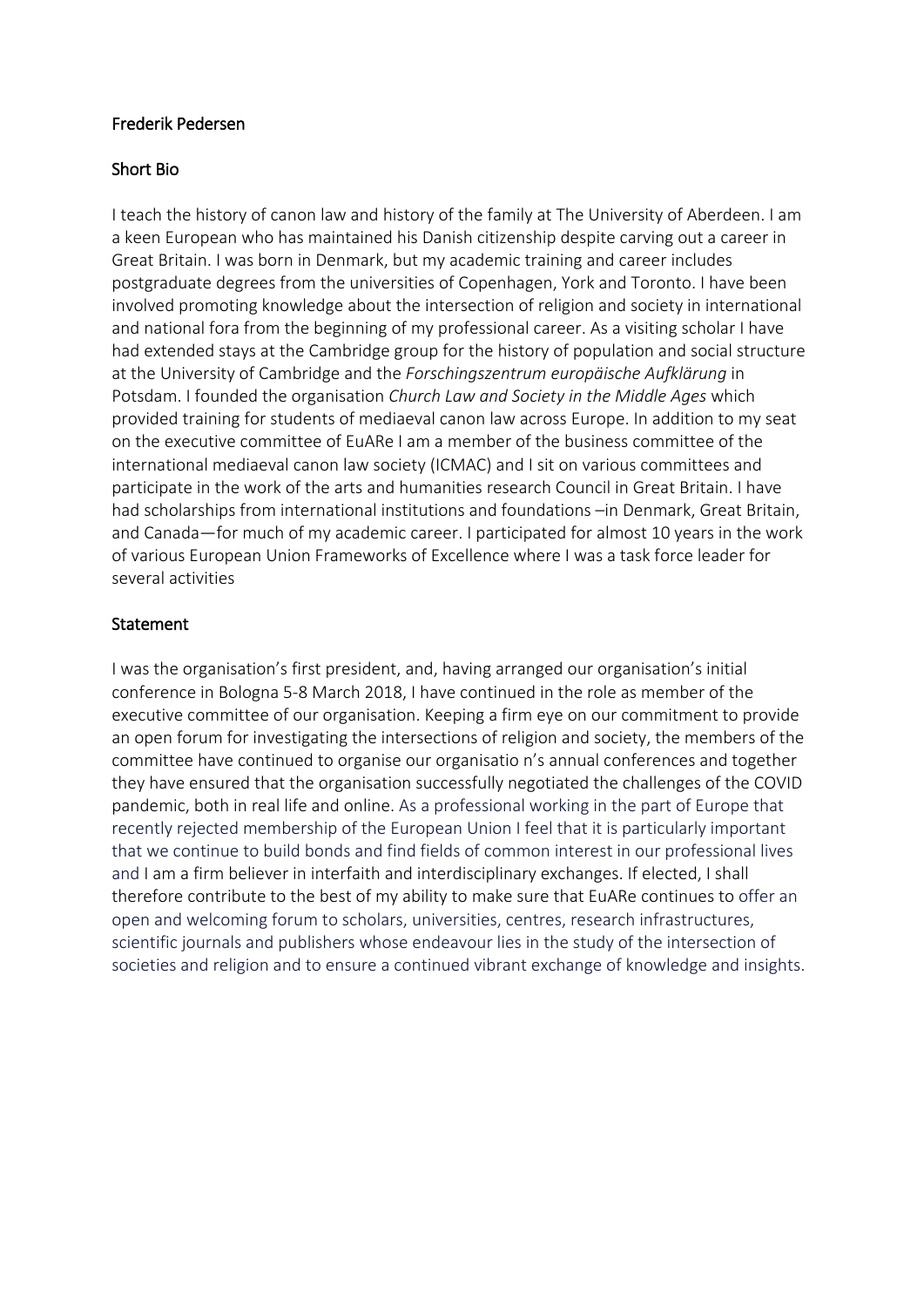# Frederik Pedersen,

(BA, MA, PhD, Mag. Art., FRHistS.)

Senior Lecturer in Medieval History at the University of Aberdeen, 1995-

Born 1956

Master of Arts in Medieval Studies (York and Toronto), 1982 & 1986) *Magister* in English Language and Literature (Copenhagen), 1985 PhD in Medieval Studies (Pontifical Institute of Mediaeval Studies, Toronto), 1992. Carlsberg-Clare Hall Fellow 1991-92 Carlsberg Visiting Fellow, Cambridge Group for the Study of Population and Social Structure 1992-

1995

Fellow of the Royal Historical Society, 2020-

### Books:

- 1. *Marriage Disputes in Medieval England*. London: Hambledon and London Books. 2000.
- 2. *"Romeo and Juliet of Stonegate": A Medieval Marriage in Crisis*. Borthwick Paper, no. 87. York: Borthwick Institute of Historical Research, University of York. 1995.
- 3. *Ships, Guns and Bibles*. Edited by Allan Macinnes, Frederik Pedersen and Thomas Riis. East Linton: Tuckwell. 2000.
- 4. *Viking Empires* (with Angelo Forte and Richard Oram) Cambridge: Cambridge University Press. 2005. (Polish edition: *Pánstwa Wikinǵow: Podboje - Władza - Kultura*. Translated by Maciej Nowak-Kreyer. Warsawa: Wydawnicto Nukwe PWN, 2010.
- 5. *Communities in Europe,* Edited by Juan Pan-Montojo and Frederik Pedersen. Pisa: Edizioni Plus. 2007.
- 6. *The social history of Marriage: The Medieval Age, 450-1500.* Edited by Frederik Pedersen and Joanne Ferraro and introduced by Frederik Pedersen. (Volume 2 of 6). Bloomsbury 2021

### Translations:

- 7. Andersen, Per *Legal Procedure and Practice in Medieval Denmark*. Translated by Frederik Pedersen and Sarah Pedersen. Leiden: Brill 2011.
- 8. Bysted, Ane L., Carsten Selch Jensen, Kurt Villads Jensen, and John H. Lind. *Jerusalem in the North: Denmark and the Baltic Crusades 1100–1522*. Translated by Frederik Pedersen and Sarah Pedersen. Outremer. Turnhout: Brepols, 2012.
- 9. Evald, Jens. *Alf Ross: A Life*. Translated by Frederik Pedersen and Sarah Pedersen. Copenhagen: DJØF, 2014.

### Latest Articles:

- 1. Pedersen, Frederik. "A Time for Every Purpose Under Heaven? Seasons and Litigants in the York Cause Papers." In *English Christianity in the Later Middle Ages*. A festchrift for F. Donald Logan, edited by Travis Baker. Turnhout: Brill, 2022.
- 2. Pedersen, Frederik. "Playing the System: Marriage Litigation in the Fourteenth Century." In *Petitions and Strategies of Persuasion in the Middle Ages: The English Crown and the Church, Circa 1200–1550*, edited by Helen Killick and Thomas Smith, 185–202. Martlesham: Boydell & Brewer, 2019.
- 3. Pedersen, Frederik. "Introduction." In *A Cultural History of Marriage in the Medieval Age*. Vol. 2 of *A Cultural History of Marriage*, 1–21. London: Bloomsbury Academic, 2019.
- 4. Pedersen, Frederik. "Motives for Murder: The Role of Sir Ralph Paynel in the Murder of William Cantilupe (1375)." In *Continuity, Change and Pragmatism in the Law: Essays in*